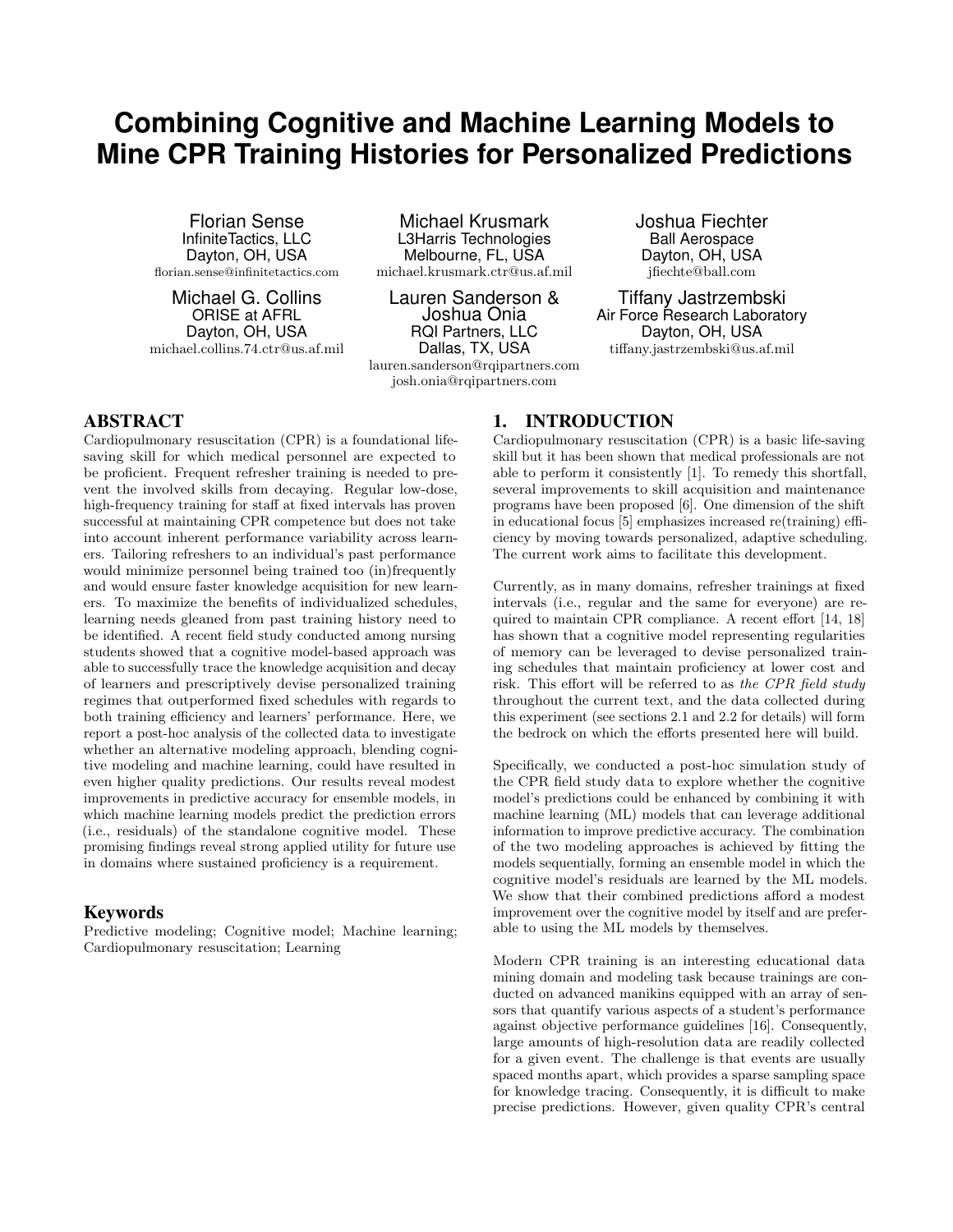role in the "chain of survival" [6, 5], even small improvements in predictive accuracy can conceivably have large real-life impacts—especially if predictive models can identify those most in need of more frequent refresher trainings and help them to maintain compliance.

Generally speaking, the fields of cognitive science and machine learning have approached the computational modeling of a task like CPR skill acquisition and maintenance with different mindsets [24]. Specifically, cognitive models primarily focus on explaining the mechanisms that drive individual differences; machine learning models primarily focus on outof-sample prediction. Aiming to combine the best of both approaches, we engineered a pipeline of predictive models: First, a cognitive model that was specifically developed as a prescriptive tool [13] is fit to the training data, which results in residuals that indicate which instances are fit poorly by the cognitive model. Next, a ML model is fit to those residuals, effectively learning to fine-tune the cognitive model's predictions. We show that such an ensemble approach can provide improvements in predictive accuracy without sacrificing interpretability, which is important to retain so that the model's personalized prescriptions are fully explainable. With an eye on advancing predictive tools in the domain of CPR training, our core motivation is to assess whether alternative predictive approaches could have yielded better result in the CPR field study, so that insights gained can be leveraged in future applied settings.

## 1.1 The current study

Here, we will use the exact version of the cognitive model that was used in the CPR field study as a yardstick to determine: (I) How well would alternative instantiations of the cognitive model have performed?, (II) Would a number of off-the-shelf ML approaches have yielded superior predictions than the cognitive model?, and (III) Could ML models be used to learn the prediction error of the cognitive model?

We believe the last question is the most pertinent. However, the combined approach should be compared to the approaches that only use either of the two modeling approaches in isolation to ascertain whether it has any benefit.

### 2. METHODS

This section will outline the data we used for our exploration, the input features that are available in the data, the predictive model we employed, and the setup of the simulation study we conducted to address our research questions. Figure 1 provides a schematic overview of the approach and its parts and connections are going to be explained in the following.

### 2.1 Data

Data were from a multi-phased, longitudinal study conducted at 10 nursing schools across the United States [18]. A total of 475 nursing students started the study. Participants were randomly assigned to 4 initial acquisition conditions where they completed 4 consecutive CPR training sessions that were spaced by 1 day, 1 week, 1 month, or 3 months. Students were additionally randomized to 3 maintenance training conditions where they refreshed their skills for 1 year at intervals of 3 months, 6 months, or at personalized intervals prescribed by the cognitive model. During each



Figure 1: Schematic of the various predictive models.

session, students completed a series of CPR events using the Resuscitation Quality Improvement  $(RQI(\hat{R}))$  system with Laerdal's Resusci Anne® adult QCPR manikin.

First, students completed a pre-test consisting of 60 compressions or 12 bag-mask ventilations with no feedback from the manikin, followed by trainings where students received real-time, dynamic feedback to guide, and then post-tests with no feedback. RQI provides composite scores for the quality of compressions and ventilations on scales of 0 to 100, with higher scores corresponding to better performance. The compression score is based on depth, rate, release, and hand placement. The ventilation score is based on volume, rate, and compliance with inspiration time.

Prior to the onset of the study, participants completed a demographic questionnaire. Of the 475 participants that began the study, we included in our study the 393 that completed the initial acquisition phase. Due to the variations in retraining schedules across the maintenance phase, not all students completed the same number of sessions. We focus here on data from the first through the eighth session since the majority of students completed 8 sessions.

# 2.2 Input features

This section describes all information available in the "training data" box of Figure 1. As sessions progress, the number of available training instances grows but the number of input features is constant. Using the color-coded arrows in Figure 1 to categorize them, these features are detailed in the following and the labels correspond to those in Figure 4A.

Gray arrow in Figure 1: time/lag: An event's timestamp expressed as the number of seconds since the first/previous recorded event; score: The composite performance score recorded for each event.

White arrow in Figure 1: compvent: Does the recorded event correspond to performing compressions or ventilations?; acqint and maintint: What acquisition-maintenance interval combination was this user assigned to? Together, these define the 12 experimental conditions (see previous section for detail) that the condition PPE variant is based on; session: Session counter 1 through 8; pretrnpst: Was this a pretest, training, or post-test?; site, age, gender, height, and weight: Demographic information associated with each user (time-invariant). There were ten sites/locations and other information was coded in years, male/female, inches, and pounds, respectively; profile: We reduced the unique user IDs to a low-dimensional set of performance profiles. This approach was inspired by earlier work [2, 23] that showed a small number of descriptive profiles could be obtained by performing k-means clustering [9]. Here, we used  $k = 4$ , and re-partitioned the training data on each iteration of the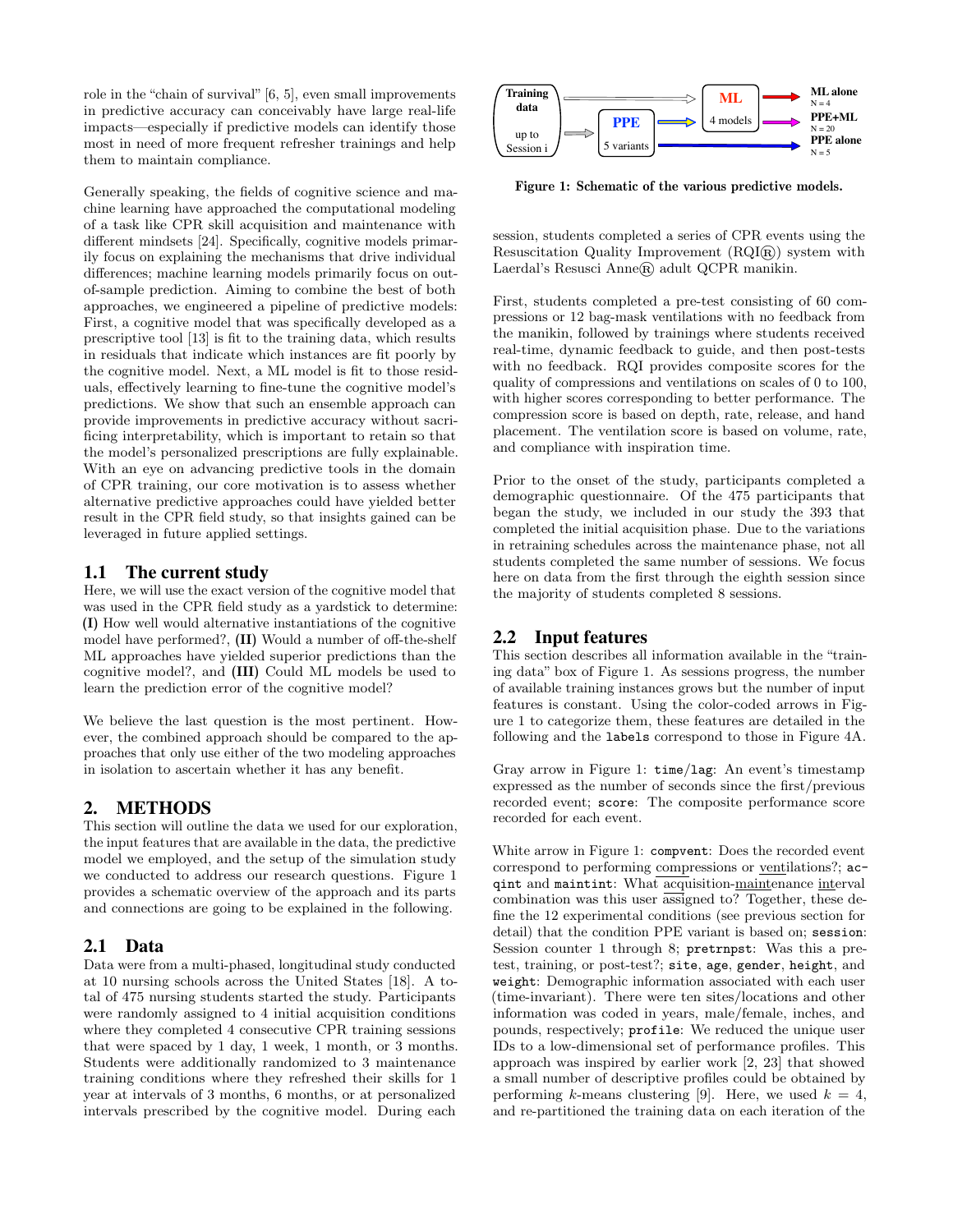simulation. Specifically, only pre-test scores across both skills were taken into account.

Yellow arrow in Figure 1: decay rate and model time: The two PPE terms computed when fitting PPE (see section 2.3.1) are passed to the ML models; residual: The difference between PPE's fit and score.

The three rightmost arrows indicate the predictions that are made, emphasizing that the PPE+ML ensemble models (purple) uses both the cognitive (blue) and machine learning (red) models. Next, we outline which ML models were used and how the five PPE variants were fit to the data.

## 2.3 Predictive models

see [25, 26].

As noted in Figure 1, there are a total of 29 models. Here, we describe the PPE and ML models that make up the PPE alone/ML alone predictions. The remaining majority of models are based on combining the PPE+ML models by first fitting the PPE as described below and subsequently computing the PPE's residuals in the training data and training the ML model to predict those. The PPE+ML predictions can thus be thought of PPE predictions that were fine-tuned by a given ML model.

# *2.3.1 Predictive performance equation (PPE)*

The PPE is a set of nested mathematical equations that capture findings in the cognitive science literature associated with the temporal dynamics of human learning and forgetting [26]. These include the power law of learning, the power law of forgetting, the spacing effect, and effects of relearning. Two essential components of PPE are sub-equations that model time and the rate of knowledge/skill decay. The model time equation captures the idea that the age of items in memory should be skewed toward the most recent presentations, but the full study history should be represented. Hence, model time for each instance i (across n instances) is  $w_i \times t_i$ , where  $w_i =$  $\frac{t_i^{-0.6}}{\sum_{j=1}^n t_j^{-0.6}}$  and  $t_i$  is the time, in seconds, relative to the first instance. The decay rate equation captures the idea that spacing practice across time produces more stable knowledge that decays at a slower rate, while massing practice produces less stable knowledge that decays at a faster rate. Since model time and the decay rate are essential to how PPE captures learning and decay, we include them separately as features in the machine learning models. For a more extensive description of the mechanics of the PPE, please

In the CPR field study, PPE was fit separately to each participant's history of compression and ventilation scores. We refer to this variant as the *original* PPE throughout the paper. The rationale for individual fits was from prior research suggesting that each individual would have unique learning and forgetting trajectories across sessions due to psychometric differences, the trajectories would vary for compressions and ventilations, and thus predictive accuracy would be maximized by fitting to each student on each skill.

Here, we conduct post-hoc simulations to explore these assumptions by comparing the methodology used in the field study to less granular PPE variants in which free parameters are fit to: experimental condition (acquisition and maintenance intervals), skill (compressions and ventilations), user, or user's performance profile. By exploring these different groupings for which a set of unique parameters are estimated, we evaluate the trade-space between model flexibility and predictive accuracy, and how this interacts with the amount of data available for fitting the models.

#### *2.3.2 Machine learning models*

We used four different machine learning models. Depending on the approach, these were either trained to predict the score (red arrow in Figure 1) or PPE's residuals (purple arrow in Figure 1). For either task, all models had access to all input features outlined in section 2.2 (also see x-axis of Figure 4A). All models were run with the default settings of the cited R packages [21].

As the simplest model, we fit a single decision tree to the scores/residuals. Each tree was pruned through 10-fold cross validation—as implemented in [22]—to avoid overfitting. In most cases, this resulted in very shallow trees and sometimes even single node "stumps." Hence, the decision trees can be thought of as baseline models.

The most complex model was a random forest [4], which is an ensemble of decision trees. Using the default settings in [15], we used both bagging and random feature sub-setting to grow a forest of 500 trees. A recent comparison of gradient boosting algorithms included random forests as a comparison and nicely showed that they perform very well on a range of ML tasks and have the added benefit of not requiring hyperparameter tuning [3]. The disadvantage of random forests—as with many ML approaches—is that the internal mechanics that result in a prediction are not easily inspected (see our discussion around Figure 4 below).

The two other models were ridge regression and the lasso [10], which apply slightly different shrinkage terms when coefficients are estimated. The key difference between the two methods is that ridge regression will retain coefficients for all input features, while the lasso effectively performs feature selection (see section 6.2 in [12] for an introduction). This generally makes lasso models more interpretable. Both models have a single hyperparameter,  $\lambda$ , that was tuned for each iterative prediction using the cross-validation procedure implemented in [8] and all numerical features were standardized.

# 2.4 Simulation study and analysis

The approach to our simulation study can be summarized as follows: For each session  $s = 1, 2, \ldots, 7$ , train the models on data up to session s and issue predictions for the pre-test of session  $s + 1$ . We focused on pre-test scores because we were interested in predicting students' readiness to perform CPR compressions and ventilations, prior to additional training. The procedure was run for all 29 (combinations of) models described above and generated iterative predictions for sessions 2 through 8. The quality of predictions across the models will be compared by computing the mean absolute error (MAE), which summarizes how accurately, on average, each model predicts the scores recorded in the subsequent session. This yields  $7 \times (4 + 20 + 5) = 203$  (i.e., number of predicted sessions times number of models) errors. For the sake of easier presentation of these results, we subsequently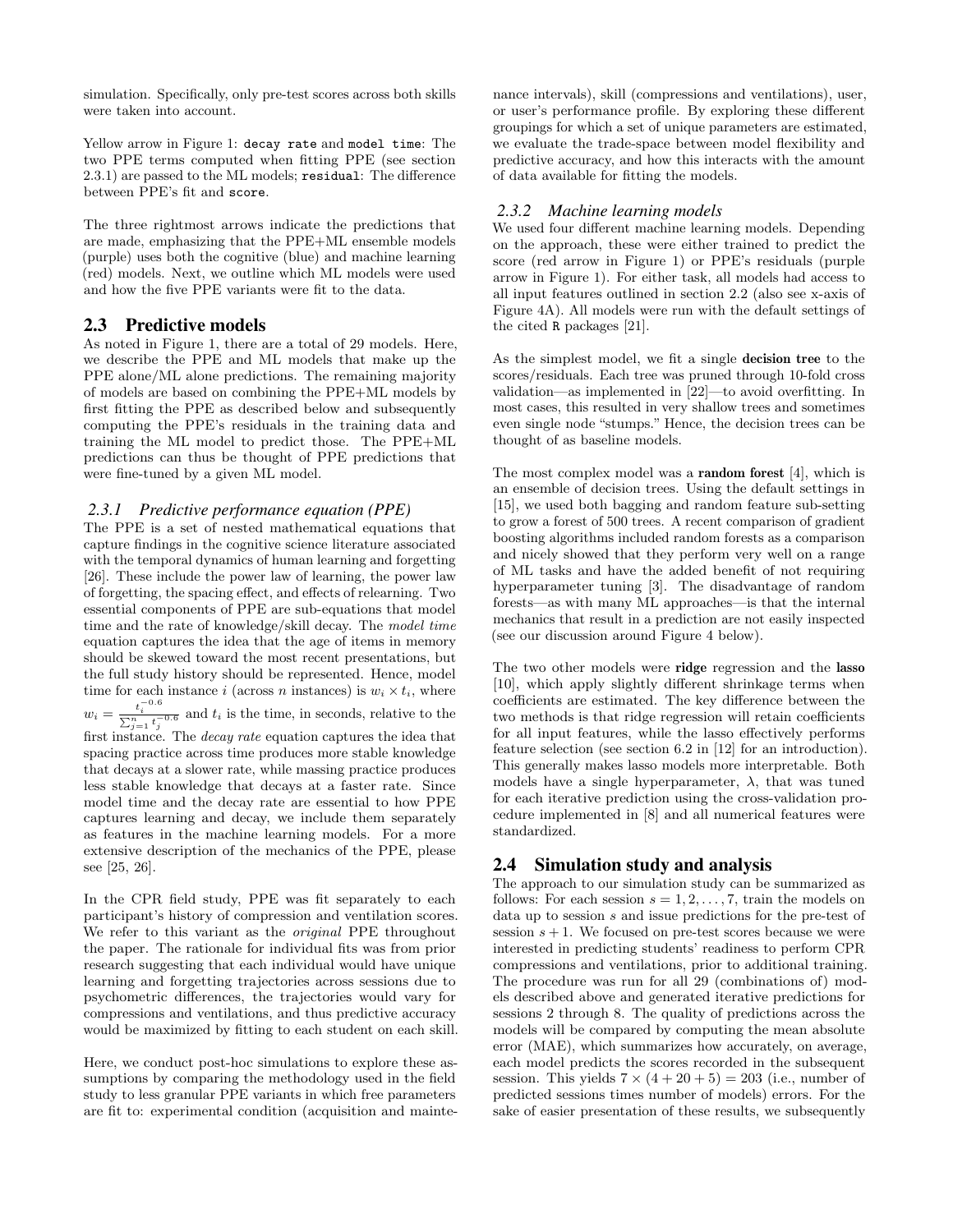

Figure 2: Average MAE across sessions for all models.

summarize the errors by (i) computing the average MAE for each model (Figure 2), and (ii) ranking the models based on their errors (Table 2). These overall results are elaborated on with additional figures and tables that highlight relevant details.

### 3. RESULTS

Figure 2 presents the average MAE for all 29 models and speaks to all three research questions posed in section 1.1. As detailed in section 2.4, the 203 prediction errors were aggregated across sessions and the average MAE for each combination of models is presented as a heatmap. The colorcoding corresponds to the magnitude of the errors; lower values are better. By averaging across sessions, variations in predictive accuracy as a function of session (see Figure 3) is lost but it becomes easier to assess the model's relative performance in one glance.

First, we can look at the "PPE alone" row in Figure 2 to compare the five PPE variants that were tested. Overall, the original instantiation of the cognitive model as used in the CPR field study—if used alone—does indeed outperform the more constrained variants explored here. This is somewhat surprising since the original model exhibited signs of overfitting (i.e., fit MAE lower than prediction MAE) that were ameliorated for the constrained variants of PPE. However, it appears that despite overfitting the training data, the original variant of PPE did produce the best predictions after all.

Second, whether a number of off-the-shelf ML approaches would have yielded superior predictions than the cognitive model can be assessed by comparing the cell original PPE alone ( $MAE = 19.5$ ) with the prediction errors in the " $ML$ alone" column in Figure 2. All ML approaches yield average errors larger than 19.5 when applied alone, which suggests that the ML models tested here—if used by themselves would not have resulted in better predictions overall. However, the differences in prediction errors are not large and the ridge and lasso regression in particular perform well on average.

And third, and most importantly, we turn to the PPE+ML



Figure 3: Comparison of all models in the "random forest" row of Figure 2, showing prediction errors for each session.

combinations. These correspond to the larger facet labeled "PPE variants" in Figure 2. A number of notable patterns emerge: the average MAE for the original PPE is hardly affected by adding any of the ML models to predict its residuals. This might be because this variant of PPE is very flexible, which restricts the residuals in the training data that the ML can actually fit to. For all other PPE variants, we see a gradient from top to bottom, with average MAEs decreasing with ML models relative to PPE alone. The decision trees are an exception to this pattern and seem to worsen the performance more often than not. Otherwise, we generally see the lasso and ridge regressions improving on PPE alone and the PPE+random forest resulting in the best performance for all PPE variants.

Zooming in on the models using random forests, Figure 3 shows the session-by-session prediction errors of the random forest alone (ML alone) and the PPE+random forest combinations. We omitted predictions for the second session because they are quite poor for the random forests combined with the condition and skill PPE variants, which distorts the y-axis and obscures differences between models in the later sessions<sup>1</sup>. The figure highlights that the random forest alone consistently performs worse than all other combinations of models, in which the random forest is used specifically to learn PPE's residuals rather than observed performance. This suggests that the most promising approach is an ensemble of a PPE variant that captures the overall temporal dynamics to issue predictions that are subsequently fine-tuned by a random forest that can leverage all other available input features.

Another way to summarize these results is by ranking all 29 models' MAE within each session and computing the average rank for each PPE variant. These average ranks are shown

<sup>1</sup>Predictions for session 2 were generally much worse than for all subsequent sessions. We ran all analyses reported here without session 2 predictions to confirm that our conclusions do not depend on differences between models on session 2. If session 2 is omitted, the skill PPE variant performs a little better overall but results are not otherwise affected drastically.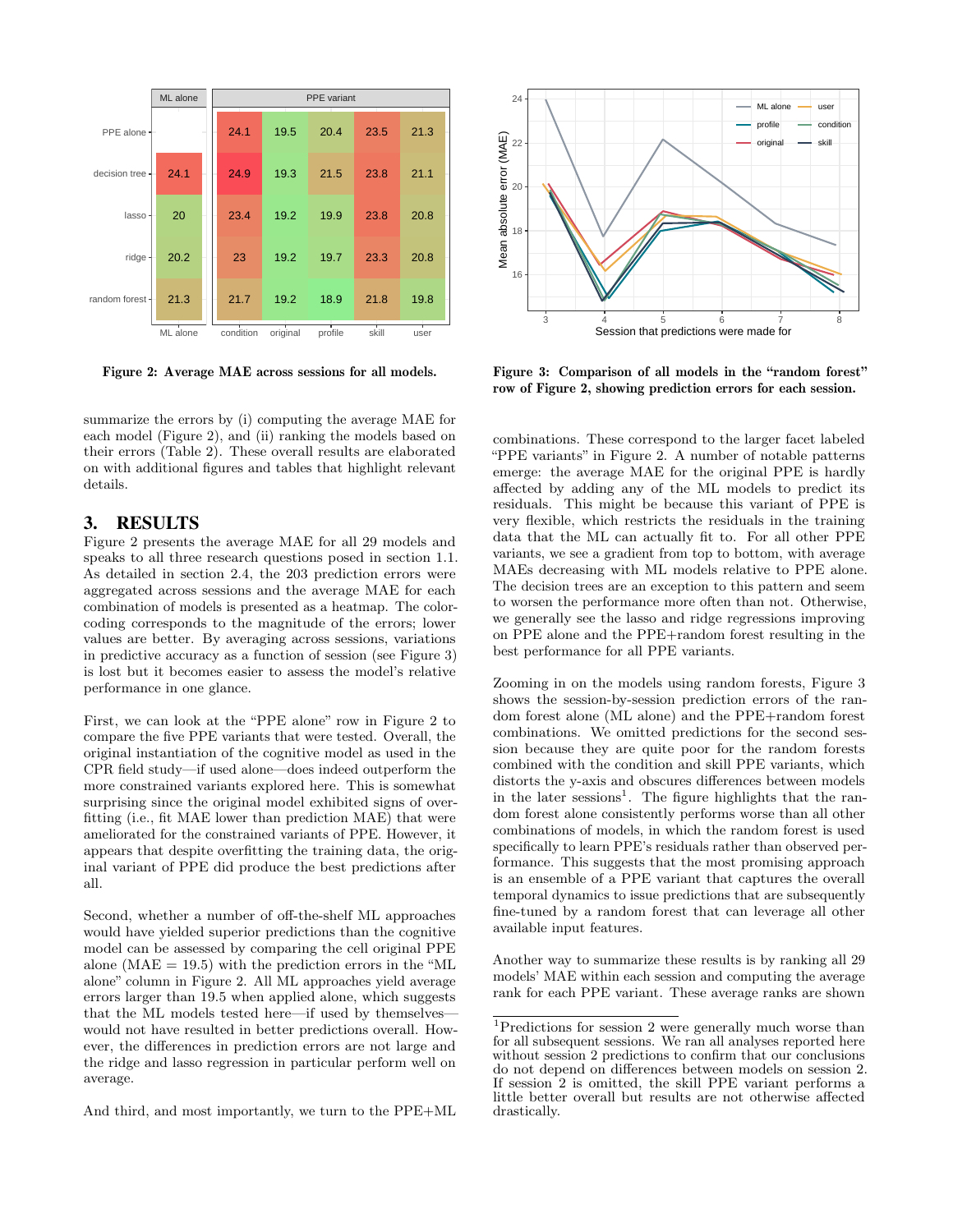Table 1: Comparison of PPE variants across all ML models.

| PPE variant | average rank | average MAE |
|-------------|--------------|-------------|
| profile     | 11.9         | 20.1        |
| skill       | 12.7         | 23.2        |
| original    | 15.1         | 19.3        |
| user        | 17.2         | 20.8        |
| condition   | 18.4         | 23.4        |

in Table 1, and reveal that although the original PPE yields the lowest overall average MAE, both the profile and skill variants achieve better average ranks. This suggests that if ML models are leveraged to predict PPE's residuals, more constrained variants of PPE tend to perform better. However, even the lowest average ranks listed in Table 1 is relatively high, suggesting that no model consistently outperforms the others. This observation is confirmed by inspecting the models' MAEs in detail (not shown here), which reveals that for some sessions, most models perform effectively identically.

Lastly, we present the top 10 models in terms of their ranking in Table 2. Here, the ranks are computed as an average across the seven sessions each model made predictions for. The best-performing model is the PPE with parameters for each performance profile whose residuals are predicted by a random forest. Figure 2 corroborates this observations, showing that this combination of models obtains the lowest average MAE overall. Notably, all five instances of the original PPE and five out of six instances of random forests are represented in the top 10, confirming that these models perform very well in various combinations.

### 3.1 Peeking into the random forest

Space constraints limit the amount of model interrogation we can report here. However, we want to at least showcase one prominent example. Table 2 and Figure 2 show that the best model overall is the combination of the PPE variant with unique parameters for each performance profile and a random forest that learns its residuals. (This model is the blue line in Figure 3, which highlights that other models perform very similarly.) Figure 4A shows the normalized feature importance computed for each input feature (white and yellow arrows in Figure 1) for each iterative session that predictions are made for. Superimposed are the average importance and the spread (in black) and features are sorted from least to most important based on average importance. Notably, most time-invariant features (gender, age, etc.) are equally important across the seven iterations. The session counter, stability, and model time, on the other hand, become gradually more important as more sessions were included in the training data, while the opposite pattern is evident for compvent and users' performance profile.

Feature importance plots as shown here can be informative but should be interpreted with caution since they do not capture and visualize the potential intricate non-linear relationships between the various input features [17]. Furthermore, feature importance and their impact on predictions are not necessarily the same—more advanced approaches exist [19] but are beyond the scope of the current paper.

Table 2: The top 10 models overall sorted by average rank across the seven predictions made by each model.

|                | PPE variant | ML model      | average rank |
|----------------|-------------|---------------|--------------|
|                | profile     | random forest | 5.3          |
| $\overline{2}$ | skill       | random forest | 6.7          |
| 3              | condition   | random forest | 7.9          |
| 4              | original    | lasso         | 8.1          |
| -5             | original    | random forest | 8.3          |
| 6              | original    | decision tree | 8.4          |
|                | original    | ridge         | 8.6          |
| 8              | user        | random forest | 10.1         |
| 9              | original    | PPE alone     | 10.7         |
| 10             | condition   | ridge         | 11.9         |

Figure 4B zooms in on two important features and shows the predictions made for the profile PPE model for the fourth session against the residuals the random forest predicts for each instance. We generally see the most differentiation between models on Session 4, which is why we chose it—however, this figure is broadly representative of the profile PPE+RF dynamics for other sessions. Figure 4B suggests that ventilations are more often down-adjusted than compressions (i.e., more triangles below the equality line) unless PPE predicts near-ceiling performance. The fact that model time is consistently identified as the most important feature (see Figure 4A) but no clear relationship between the magnitude of the adjustment (i.e., distance from equality line) emerges in Figure 4B highlights the disadvantage of applying ML models—such as a random forest—that are challenging to interrogate.

## 4. DISCUSSION

The post-hoc simulation study reported here suggests that the original cognitive model used for prescriptive, adaptive scheduling in the CPR field study performed very well overall. In fact, in the aggregate, it resulted in lower average prediction errors than both the more constrained variants of PPE and the machine learning models included in the current comparison. Thus, it is unlikely that the tested off-the-shelf ML models would have performed better than the original PPE, although the regularized regression models (ridge and lasso) in particular achieved prediction errors similar to the original PPE. We expected the ML models to outperform the cognitive model because the latter's main "insights" (the estimated model time and decay rate) were included as input features to the ML models (yellow arrow in Figure 1. This suggests that the PPE, using much less information, was slightly better at extrapolating performance to the next session.

The current explorations also showed, however, that an ensemble cognitive and ML model has the potential to perform slightly better than either alone. Notably, the more constrained variants of PPE performed particularly well in this ensemble arrangement. One possible explanation is that the less flexible cognitive model operates as a smoothing function on the temporal information, which leaves the ML to learn under which conditions (i.e., [combinations of] input features) the general temporal dynamics should be adjusted to further improve predictions. This framing of the procedure is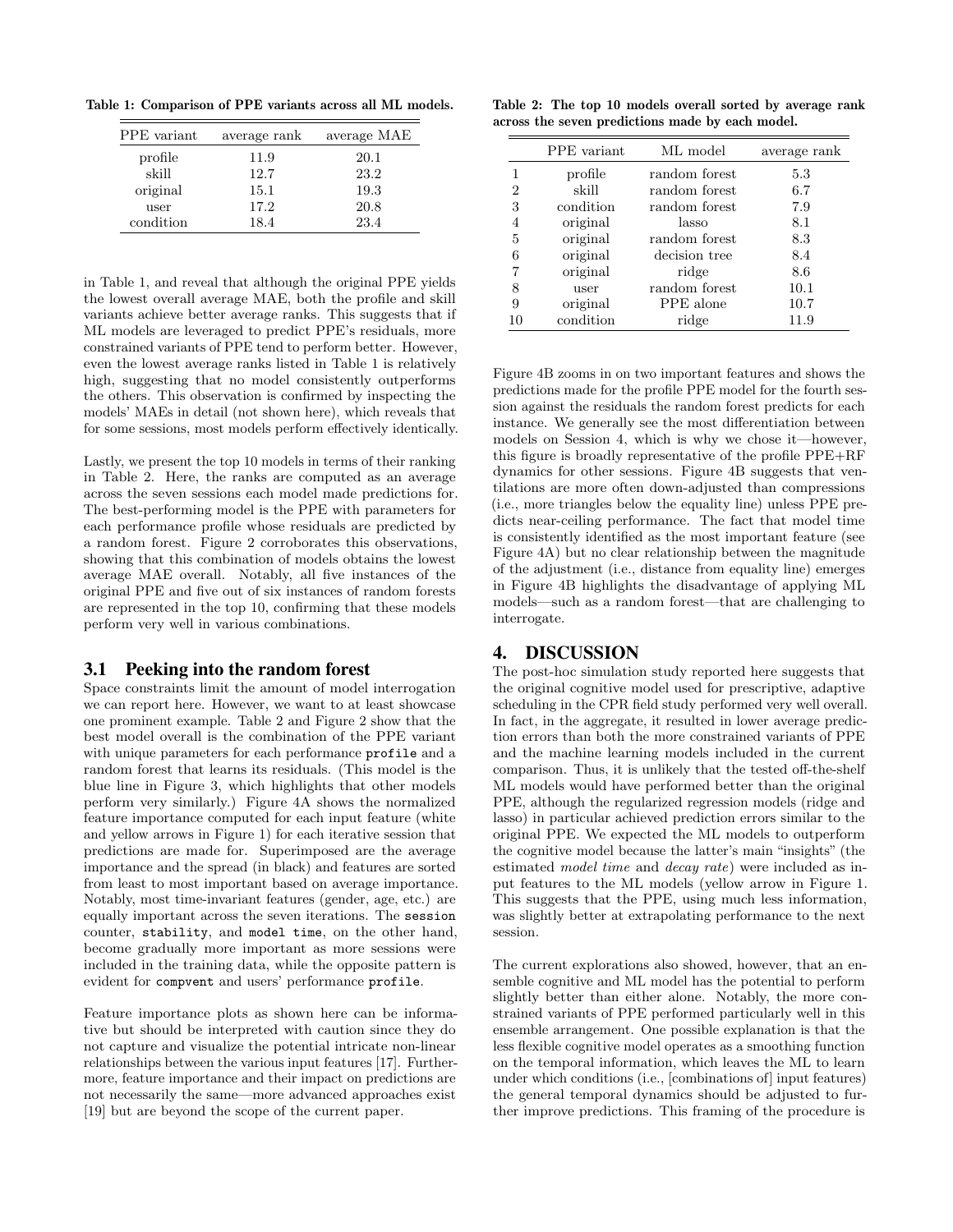

Figure 4: Details on the best-performing model. (A): The normalized feature importance for each iteration of the model with superimposed averages (black dots). (B): Initial PPE predictions for Session 3 (x-axis) plotted against fine-tuned predictions (y-axis); color-coding indicates the model time for each predicted instance and shape differentiates compvent.

conceptually akin to a two-step boosting algorithm [7] and the "fine-tuning" of predictions induced by the second step (the ML model in this case) is nicely illustrated in Figure 4B, which shows the results of the first step (the constrained cognitive model's predictions on the x-axis), against the results after the second boosting-like step (the PPE+ML predictions on the y-axis). In this process, the initial PPE prediction's quite restricted range is expanded by the random forest, which can—and does (cf. Figure 4A)—draw on various input features.

The ensemble approach outlined here has the added benefit of a modular structure. Thus, it is easy to make design decisions, particularly regarding (i) which constraints should be built into the parameter fitting procedure for PPE, and (ii) what type of ML model is most informative. The latter will determine where on the continuum of interpretability the ensemble will fall. For example, the dynamics of the random forest that predicts the profile PPE's residuals (highlighted in Figure 4), does not lend itself to straightforward model interrogation but the PPE+lasso and PPE+ridge combinations would not reduce the interpretability of the ensemble, while slightly reducing prediction errors relative to PPE alone (see Figure 2).

It should be pointed out, however, that the improvement in prediction errors relative to the original PPE alone is minor. Nevertheless, we consider these findings significant for two reasons: First, the small improvement vindicates that PPE's time-based mechanisms capture the majority of variance in this task domain. Second, the PPE+ML ensemble approach used here serves as a proof-of-concept that illustrates how the core mechanism of PPE can be preserved while incorporating an arbitrary number of additional input features. For example, some of the input features used here were specific to the field study's design (notably acqint and maintint) and would not be present in the hospital setting RQI systems are primarily deployed in. In such settings, however, other input features would be available (e.g., job title or department) and samples would be larger and more heterogeneous, which

would conceivably introduce more variance that is not a function of time-based features alone. We expect that under these conditions, the ensemble approach's advantage over PPE alone would be more pronounced.

In the current effort, we choose to assess the models' ability to make session-by-session predictions. This approach meant that events did not line up chronologically (a student in the weekly acquisition condition will have completed the first four session before a student in the 3-month condition returned for their second session) but the amount of training data available for each student is equalized—only the lag between events varies. This reveals, for example, that predictions improve up to session 4 (the end of the acquisition phase; see Figure 3) and then get worse for session 5, which is when students switch to the maintenance phase. This suggests that the models get better at forecasting performance as more data from a consistent schedule becomes available, and that one should expect a dip in predictive accuracy as the temporal dynamics are altered.

Future work in this domain should validate the approach presented here in more naturalistic data that more closely resemble how medical professionals train and maintain CPR proficiency. We believe that cognitive models in particular and a cognitive-machine learning ensemble specifically—hold great promise in moving towards a predictive framework that affords personalized, adaptive refresher training schedules that are tailored towards individual learning needs—either of an individual or groups of learners that exhibit similar performance profiles. Furthermore, the outlined predictive pipeline's potential value in adaptive, educational learning system outside of the medical domain should be explored.

# 5. ACKNOWLEDGEMENTS

This work was funded through the 711th Human Performance Wing Chief Scientist Seedling award at the Air Force Research Laboratory. Data were wrangled in R using [28]; tables were created with [11], and figures with [27] and [20].